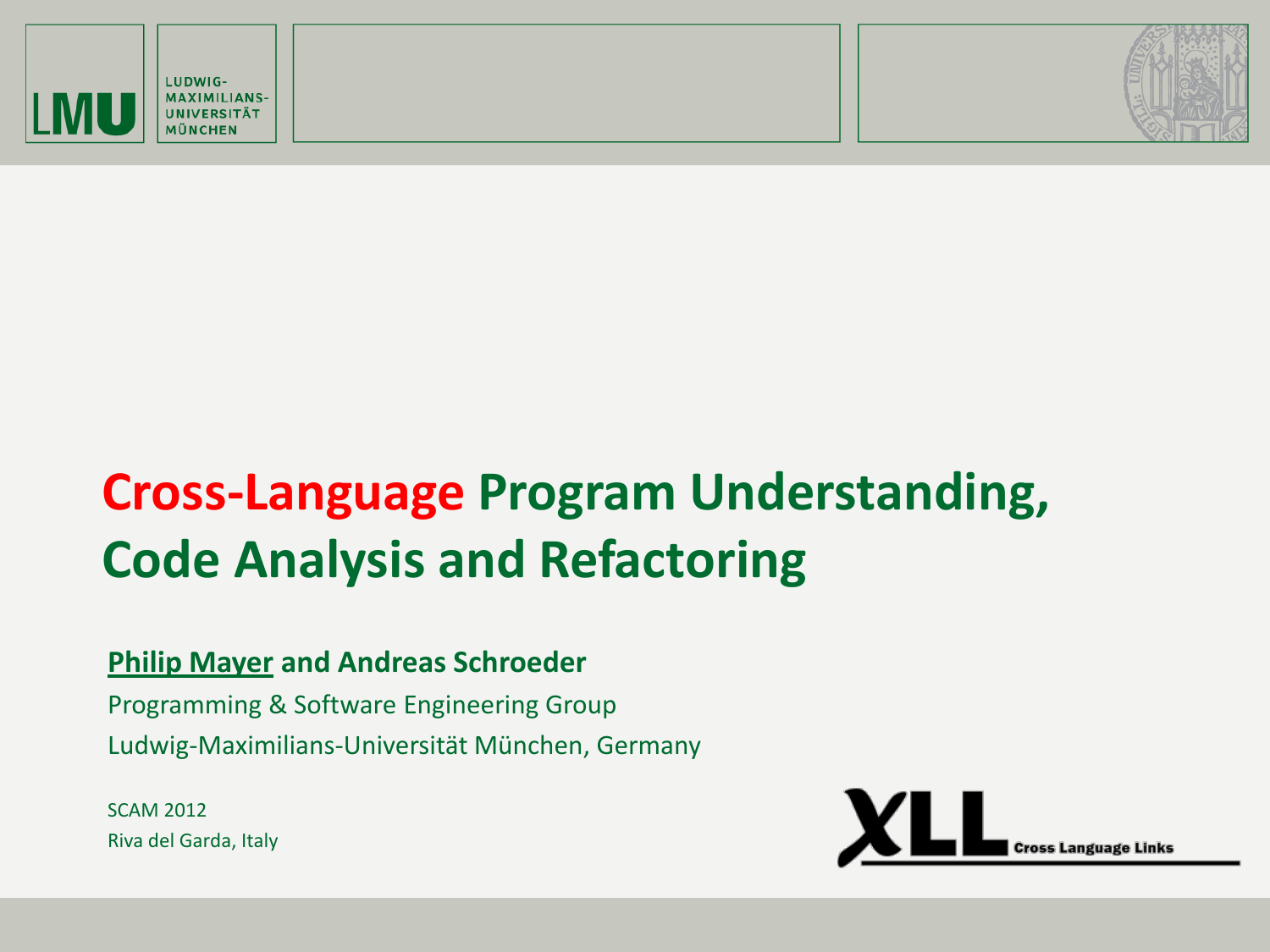



- **Context**: MLSAs (Multi-Language Software Applications)
	- ...are systems written using different programming languages and
	- …involve **artifacts** in different languages which are **linked** together
	- …only work (properly) if the links are intact
- **Situation**: MLSAs are badly supported by tools leading to productivity loss
	- No compiler help / error marking => might forget links while coding
	- No refactoring support => might break links => more bugs
	- No code navigation / visualization => program understanding is harder
- **Remedy**: Explicit description of links & tools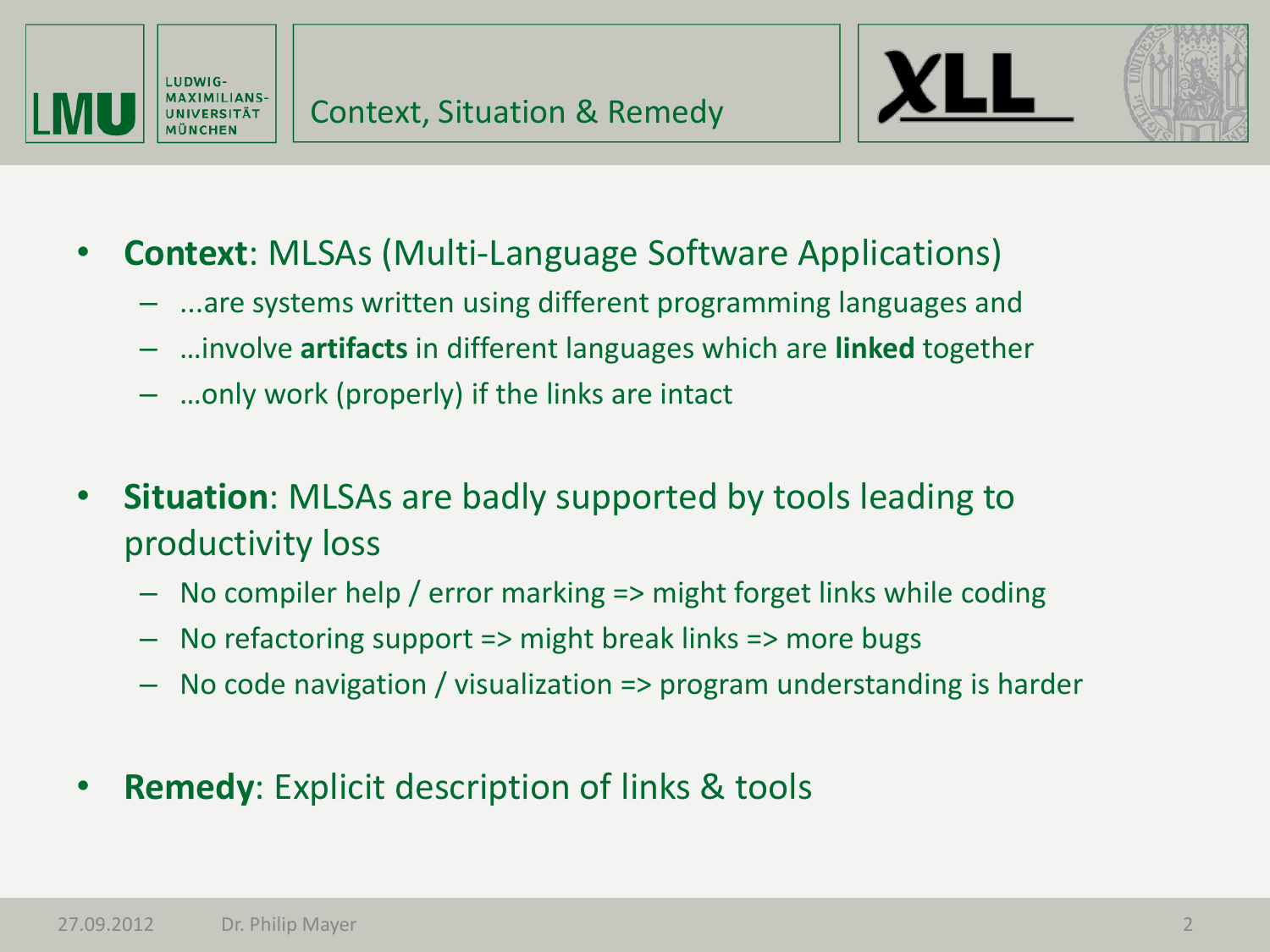



- Our approach: A framework (XLL) for handling cross-language links
	- Allows **explicitly** declaring link types

XLL

- Performs **live link monitoring** (for established and broken links)
- Plugs into **refactorings** (to keep links intact)
- Support three use cases
	- **Program Understanding**: Code Navigation & Code Visualization
	- **Code Analysis**: Indicate Errors or Possible Problems / Perform Complexity Analysis
	- **Refactoring & Code Generation**: Propagate Changes (with additional refactorings) / Generate Code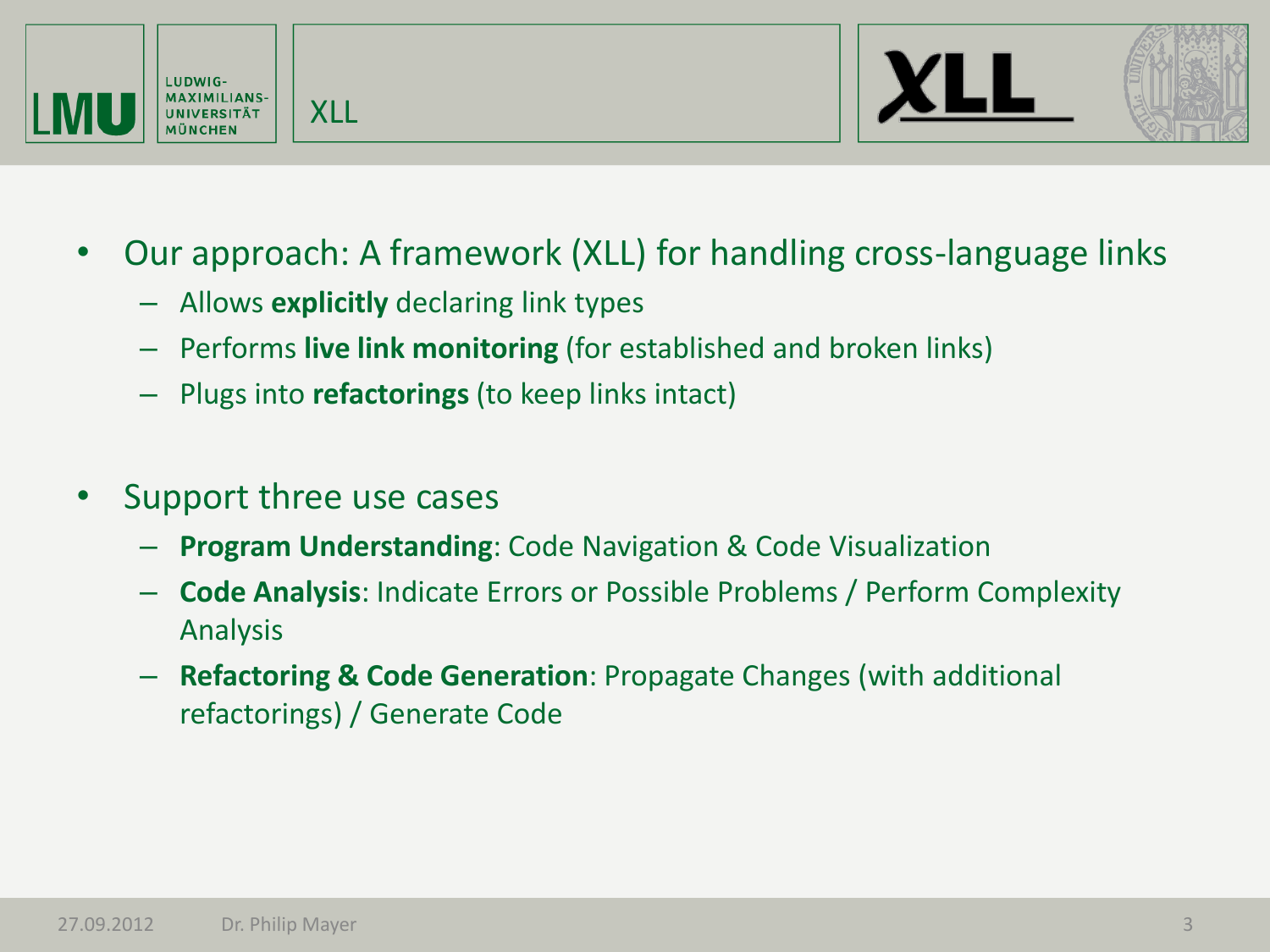

Language A **Language B**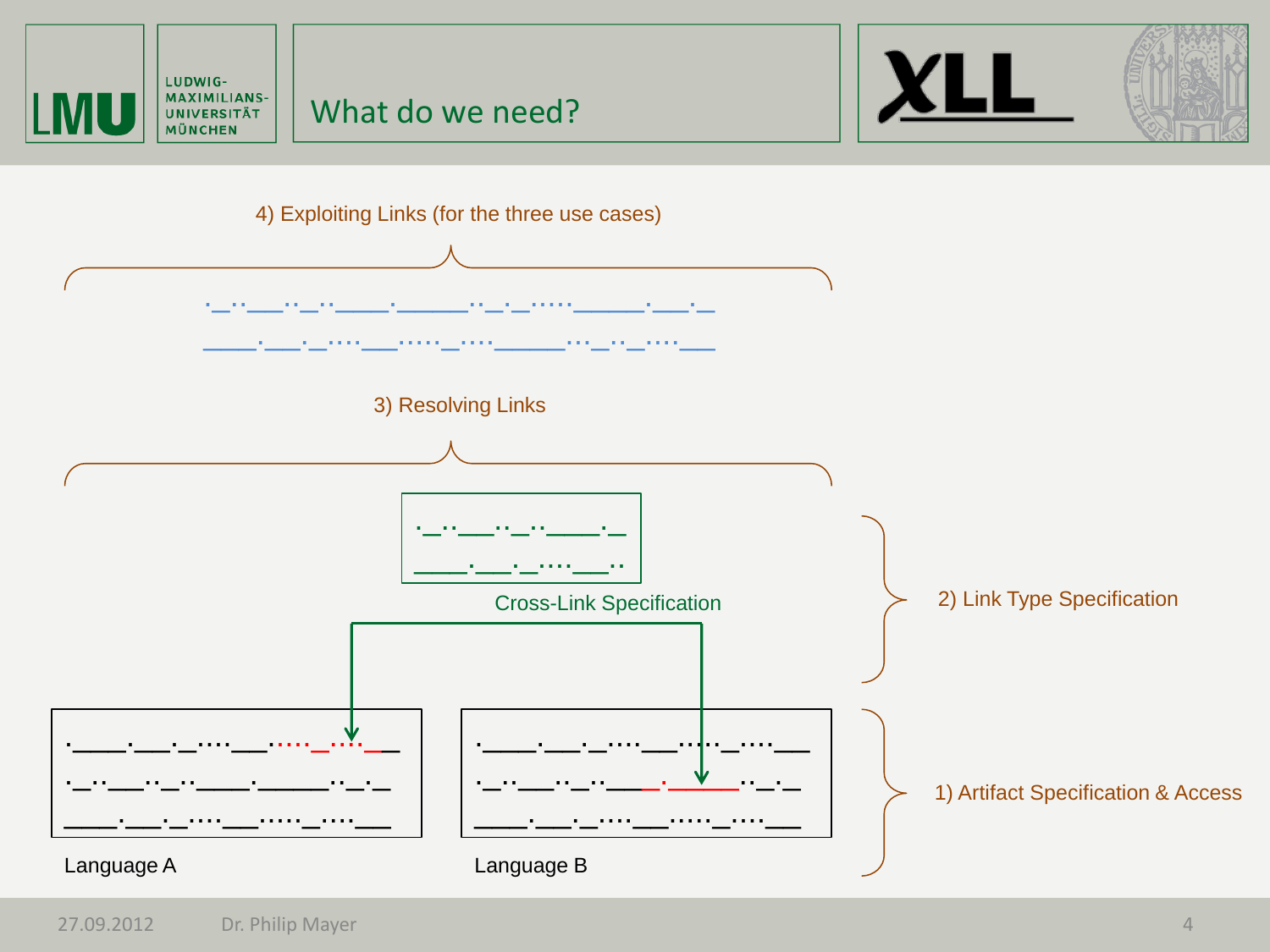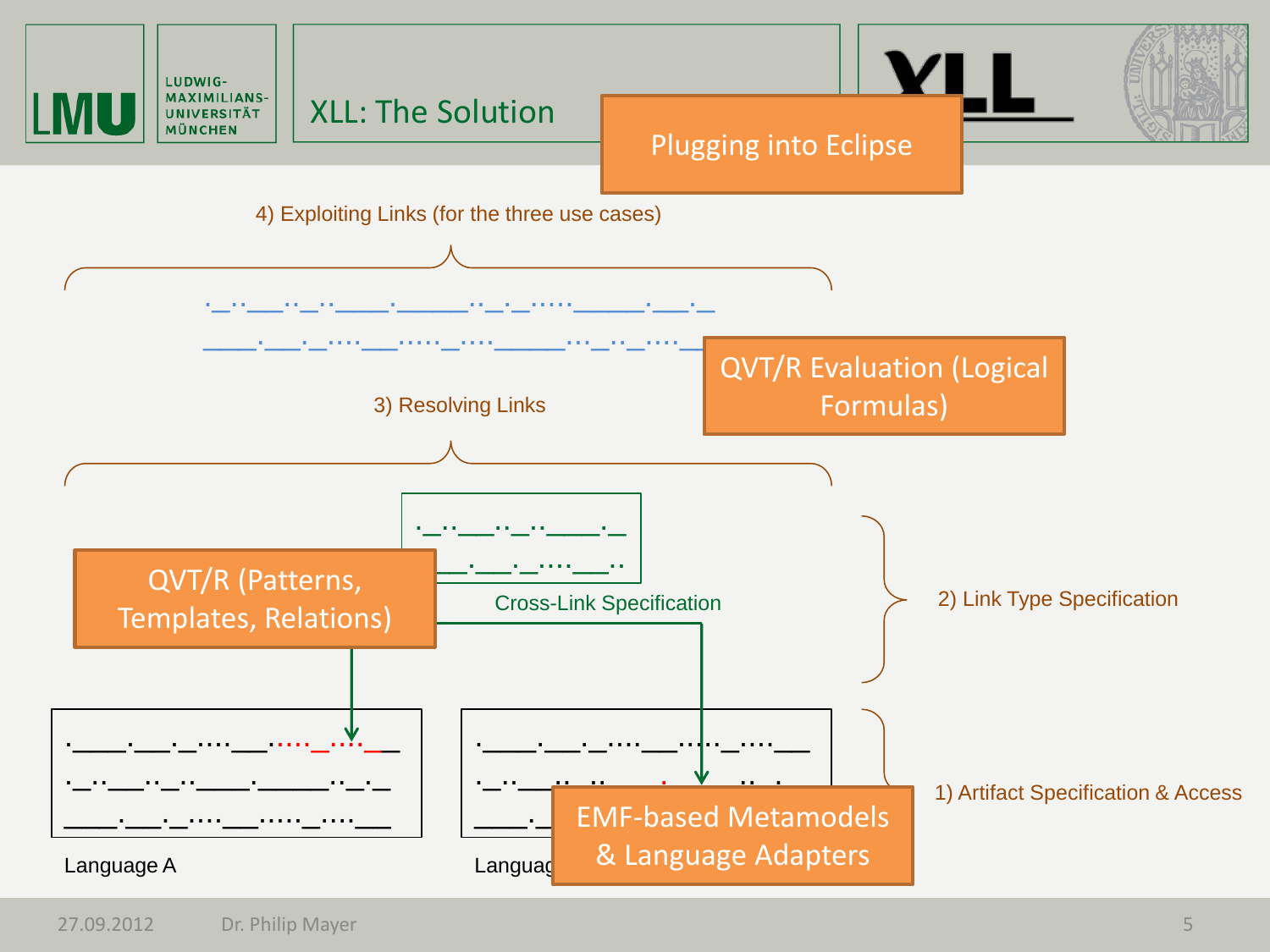



### • Example: Android Java vs. UI XML in QVT/R

```
transformation Android2XML (diava: DJava, xml: XML) {
top relation Activity To Layout {
     layoutName: String:
     error domain diava a:Activity { referencedLayout=layoutName }
     warn domain xml f:XMLFile { parent = d:Directory { name='layout', parent= dd:Directory { name='res' } },
              name = layoutName + 'xml'top relation IDReferenceDeclaration {
     reference: String;
     error domain diava Ir:LayoutReference { \arctan x activity= a, referenced ID=reference }
     nocheck domain xml attr:Attribute { name='android:id', value= \omega + id' + reference },
              parent= e:Element { file = f}}
     when \{ Activity ToLayout(a, f) \}
```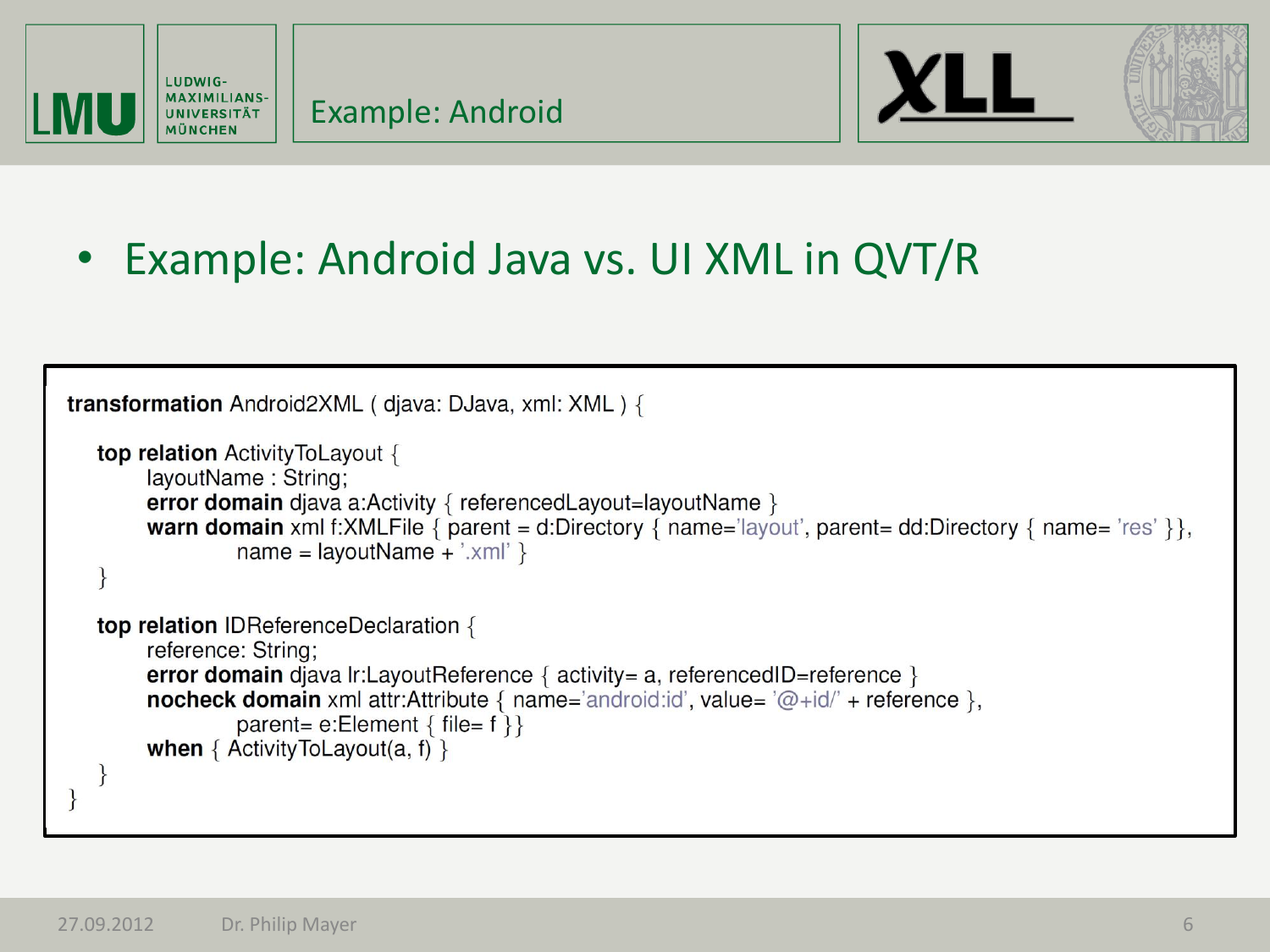



• XLL (EMF/QVT/Constraints/Eclipse) has been **implemented** on top of Eclipse and **applied** to three software systems (a few kloc to 100kloc) with a total of five languages

#### • The **good**:

- $-$  It works  $\odot$  (for simple link types)
- EMF-based metamodels make sense
- Eclipse-integration (including refactoring reuse) is relatively painless
- The **bad**:
	- QVT/R is not expressive enough for more complicated links
	- Logic-based evaluation is very hard to debug
	- High coupling between language metamodels and link specifications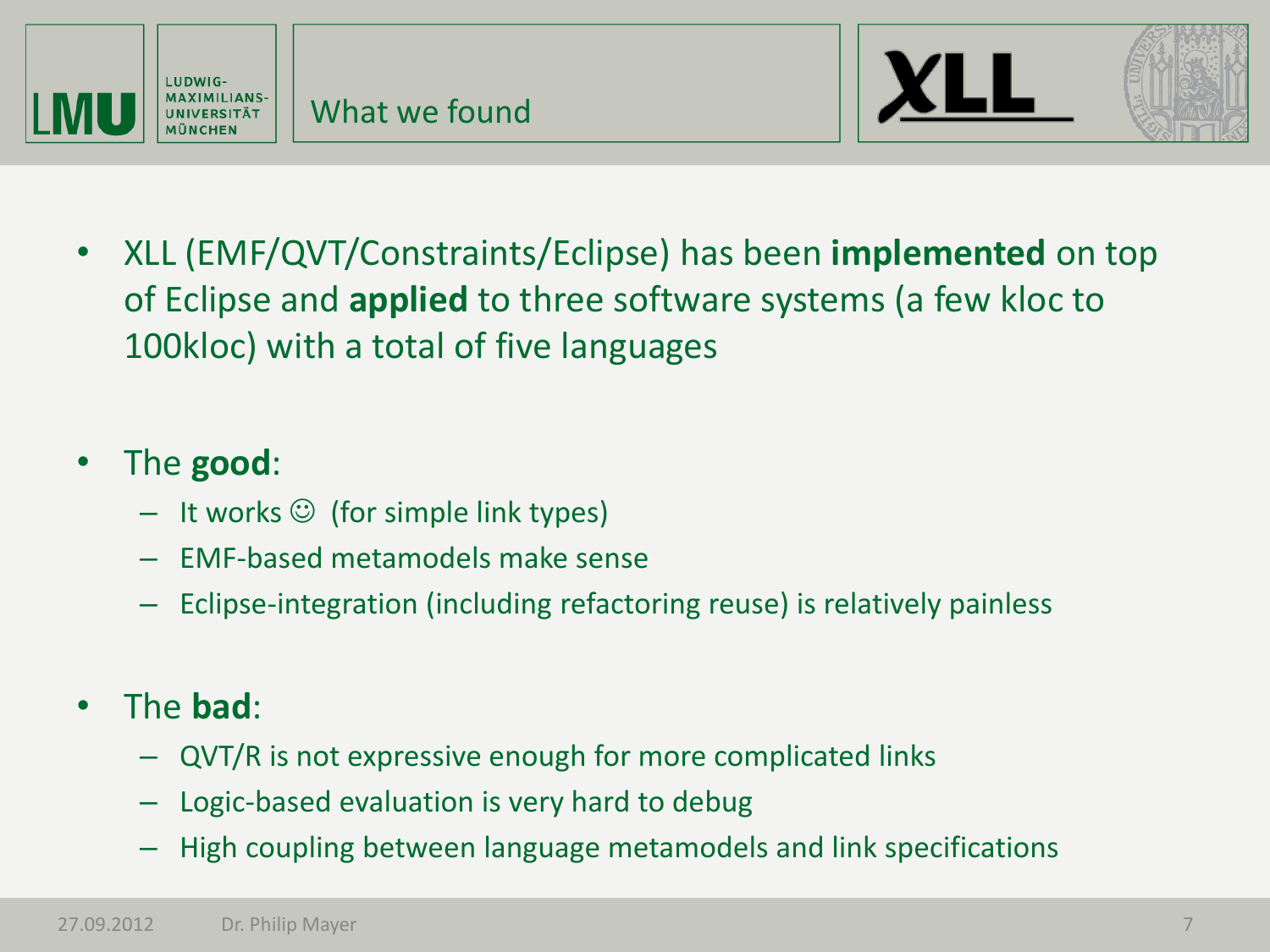



- Current Work: Working on a better linking language
	- Looking at Query/Addressing Languages
	- Minimize coupling between link specification and metamodels
- Future Work: Evaluation of usefulness claims
	- How does it affect productivity? (i.e. is it worth it?)